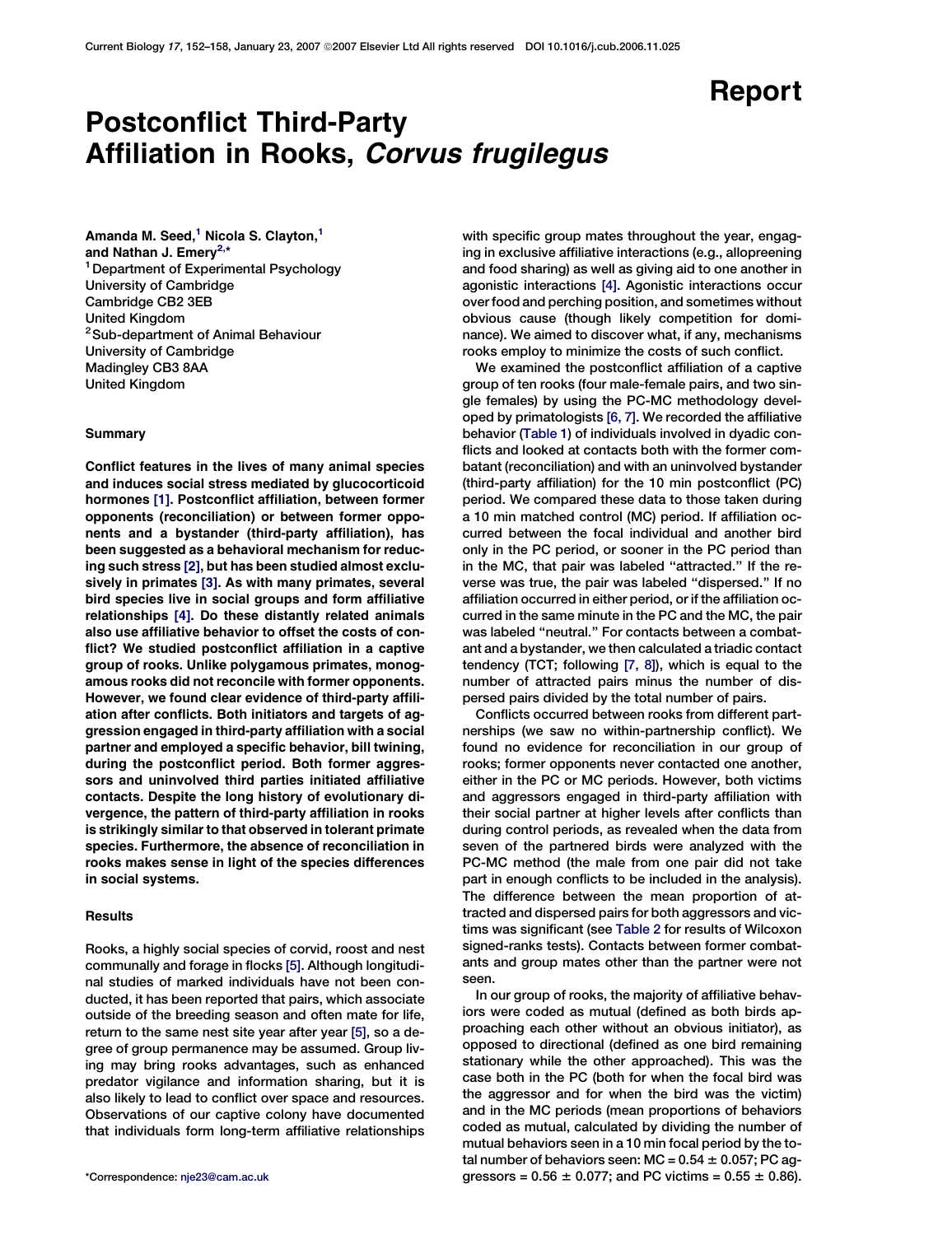<span id="page-1-0"></span>

| Table 1. Ethogram of Rook Social Behavior |                                         |                                                                                                                                                                                           |  |  |  |  |
|-------------------------------------------|-----------------------------------------|-------------------------------------------------------------------------------------------------------------------------------------------------------------------------------------------|--|--|--|--|
| <b>Behavior Category</b>                  | Behavior                                | Description                                                                                                                                                                               |  |  |  |  |
| Aggressive                                |                                         |                                                                                                                                                                                           |  |  |  |  |
|                                           | Displacement<br>Challenged displacement | One individual approaches and the other retreats.<br>The approach-retreat interaction involves threat posturing [5]<br>and/or vocalization by the aggressor, the victim, or both.         |  |  |  |  |
|                                           | Aggression                              | One bird pecks, feather-pulls, or aerially attacks another.                                                                                                                               |  |  |  |  |
| <b>Affiliative (Directed)</b>             |                                         |                                                                                                                                                                                           |  |  |  |  |
|                                           | Allopreening<br>Food sharing            | One bird nibbles or strokes the feathers of another with the beak.<br>One bird initiates the transfer of food to another, from beak to<br>beak, often inserting the food into the throat. |  |  |  |  |
| Affiliative (Mutual)                      |                                         |                                                                                                                                                                                           |  |  |  |  |
|                                           | <b>Bill twining</b>                     | Two birds interlock the mandibles of their beaks. Often this is<br>accompanied by simultaneous displaying (see below).                                                                    |  |  |  |  |
|                                           | Dual feeding                            | Two birds feed from the same source simultaneously,<br>sometimes manipulating the same food items.                                                                                        |  |  |  |  |
|                                           | Dual object manipulation                | Two birds manipulate an object, such as a stick, stone, or toy,<br>simultaneously, sometimes engaging in a "tug-of war."                                                                  |  |  |  |  |
|                                           | Displaying                              | Two birds engage in a synchronized bowing and tail-fanning<br>display, accompanied by harsh vocalizations, as described in [5].                                                           |  |  |  |  |
|                                           | Dual caching                            | Two birds cache food together, sometimes moving the same piece<br>of food with their bills simultaneously.                                                                                |  |  |  |  |

However, when the directional behaviors alone were analyzed with the PC-MC method, we found that both combatants and third parties initiated more behaviors in the PC than in the MC period. (See Table 2 for results of Wilcoxon signed-ranks tests.)

We examined the temporal distribution of the first affiliative contacts in the PC and MC data and found that the highest proportion of first contacts fell in the first minute of the PC period ([Figure 1\)](#page-2-0). A Wilcoxon signedranks test revealed that the difference between the proportion of behaviors seen in the first minute of the PC and in that of the MC was significant  $(T = 0, n = 7,$ p < 0.02). This temporal pattern is the same as that found for majority of postconflict behavior described for other species (e.g., [\[9\]](#page-5-0)).

The type of behavior used for postconflict third-party affiliation may shed light on its function. We investigated whether rooks employ specific behaviors at a higher level during the PC than the MC period by comparing proportions of each behavior (of all those seen) in each

| Table 2. Results of PC-MC Analysis of Third-Party Affiliation |   |                                 |                                        |                    |   |      |  |  |  |
|---------------------------------------------------------------|---|---------------------------------|----------------------------------------|--------------------|---|------|--|--|--|
|                                                               | n | Mean<br>Proportion<br>Attracted | Mean<br>Proportion<br><b>Dispersed</b> | Mean<br><b>TCT</b> | т | р    |  |  |  |
| Aggressors                                                    | 7 | 0.85                            | 0.06                                   | 0.78               | 0 | 0.02 |  |  |  |
| Victims                                                       | 7 | 0.86                            | 0.06                                   | 0.80               | 0 | 0.02 |  |  |  |
| Combatants<br>Initiate                                        | 7 | 0.35                            | 0.10                                   | 0.25               | 0 | 0.02 |  |  |  |
| <b>Third Parties</b><br>Initiate                              | 7 | 0.30                            | 0.10                                   | 0.20               | 2 | 0.05 |  |  |  |

Mean triadic contact tendencies (TCT) between combatants ( $n = 7$ birds) and their social partners, which were not involved in the conflict. TCTs are presented for when the combatant was the aggressor and for when it was the victim (top two rows), and for when contact was initiated by the combatant and by the third party (bottom two rows). Test statistics and p values are from Wilcoxon signed-ranks tests of the difference between the proportions of attracted and dispersed pairs.

focal type [\(Figure 2\)](#page-3-0). For those behaviors seen at a higher proportion in the PC than in the MC (bill twining and displaying), we used Wilcoxon signed-ranks tests to investigate whether the difference was statistically significant. This revealed that the mean proportions of both bill twining and displaying were significantly higher in the PC than the MC both when the focal animal was the aggressor and when it was the victim (for bill twining, aggressors versus MC:  $T = 0$ ,  $n = 7$ ,  $p < 0.02$ ; victims versus MC:  $T = 0$ ,  $n = 7$ ,  $p < 0.02$ . For displaying, aggressors versus MC:  $T = 0$ ,  $n = 7$ ,  $p < 0.02$ ; victims versus MC:  $T = 0$ ,  $n = 7$ ,  $p < 0.02$ ). There was no significant difference between aggressors and victims in the proportion of either behavior during PC periods (for bill twining,  $T =$ 8,  $n = 7$ ,  $p > 0.02$ ; for displaying,  $T = 8$ ,  $n = 7$ ,  $p > 0.05$ ).

# Discussion

There is evidence that reconciliation serves to restore relationships between former opponents and therefore to reduce the risk of renewed attack and stress associated with the uncertainty of the relationship's future (see [\[10\]](#page-5-0) for a review). Aureli and colleagues [10] have therefore suggested that in any group of social living animal, reconciliation is only likely to be favored if conflicts disrupt valuable relationships, the so-called ''valuable relationship hypothesis.'' This hypothesis is supported by the fact that levels of reconciliation are highest between individuals with valuable relationships (reviewed in [\[10\]](#page-5-0)). The distribution of such relationships in social groups of mammals and birds is likely to be very different, largely because of their divergent reproductive and developmental biology. There is a much greater asymmetry between the sexes in mammals than in birds, both in the physiological propensity and in the selective advantage to give care to the young. Consequently, for the majority of birds, monogamy is favored, whereas for the majority of mammals, polygyny is optimal. In any given species, this evolutionary legacy interacts with ecological factors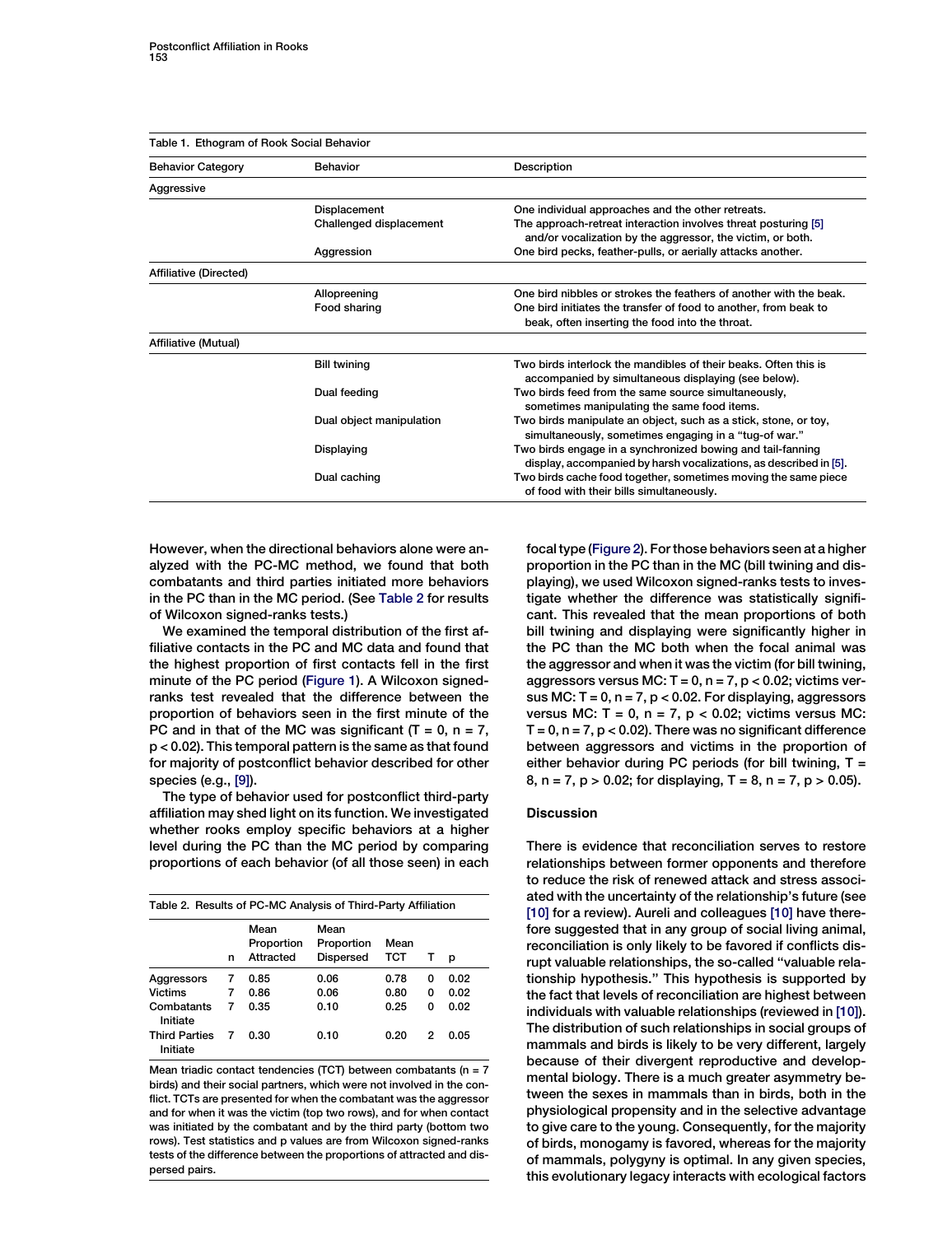<span id="page-2-0"></span>

Figure 1. Temporal Distribution of First Affiliative Contacts

Mean proportion of first affiliative contacts between combatants and their social partners (which were not involved in the conflict), in the postconflict period 10 min after a fight (PC, filled circles) and in a comparable matched-control period (MC, open circles). Error bars represent standard errors of the means (SEM). \* indicates p < 0.05 (Wilcoxon signed ranks).

to dictate the social system, which in turn will dictate the distribution of valuable relationships within a social group.

For group-living polygamous mammals, maintaining valuable relationships with a wide range of individuals should be favored because several individuals may have value not only as potential mates, but also as cooperative partners for use in securing mates or defending offspring, as well as in the competition for food. Exactly which individuals form valuable relationships will depend on the species' social system [\[11\]](#page-5-0). For example, many species of macaque have social systems in which valuable relationships are seen between kin. However, for group-living monogamous birds, regardless of social system, the most valuable relationship is likely to be that with the mating partner (although in addition, birds living in cooperatively breeding social systems might be expected to maintain valuable relationships with helpers). In most birds, unlike most mammals, both parents provide care to the offspring. The partnership therefore derives value not only from the immediate benefits of reproduction, but also from the cooperative nature of brood care, as well as territory and nest defense. For species, such as rooks, that pair for life, there are also the benefits of future reproduction. In our captive group of monogamous rooks, we can therefore posit that valuable relationships exist between mating partners. The fact that affiliative behavior is seen exclusively within partnerships [\[4\]](#page-5-0) reinforces this view.

The present study has shown that our rooks do not reconcile conflicts, probably because aggression was only observed between individuals with nonvaluable relationships. This result is similar to that from a study of cooperatively breeding red-bellied tamarins, in which conflicts are mild and do not disrupt valuable relationships; that study also reported an absence of reconciliation [\[12\].](#page-5-0) These results are in accordance with the predictive framework of Aureli et al. [\[10\].](#page-5-0)

Spectacled leaf monkeys, gorillas, chimpanzees, bonobos, and human children have been suggested to use postconflict third-party affiliation as an ''alternative mechanism'' for reducing stress after conflicts that are not reconciled [\[13–19\].](#page-5-0) As an extrapolation of this argument, for species in which reconciliation is not seen at all, third-party affiliation may be the only mechanism by which stress is countered. However, a recent study found no evidence that third-party affiliation serves to reduce stress in chimpanzees, nor that third-party affiliation is used as an alternative to reconciliation [\[20\].](#page-5-0) Postconflict third-party affiliation has also been suggested to strengthen bonds between allies and to signal allied status to other members of the group [\[21\].](#page-5-0) Das and colleagues [\[22\]](#page-5-0) examined the function of third-party affiliation in long-tailed macaque aggressors (victims do not show third-party affiliation). Examination of stressrelated behaviors revealed that conflicts were stressful, but that similar to the findings for chimpanzees, thirdparty affiliation did not serve to reduce stress levels, unlike reconciliation. The results were more consistent with the idea that third-party affiliation serves to strengthen bonds between allies and to signal the existence of these bonds to other group members [\[22\].](#page-5-0) An explicit test of the function of third-party affiliation in rooks was not possible in our study, largely because of the low proportion of conflicts that were not followed by this behavior (for comparison), but also because of the lack of a known behavioral indicator of stress in rooks. However, through a closer look at the pattern and form of the third-party affiliation we recorded, and comparison with the other species studied to date, we shall aim to assess possible functions of this behavior.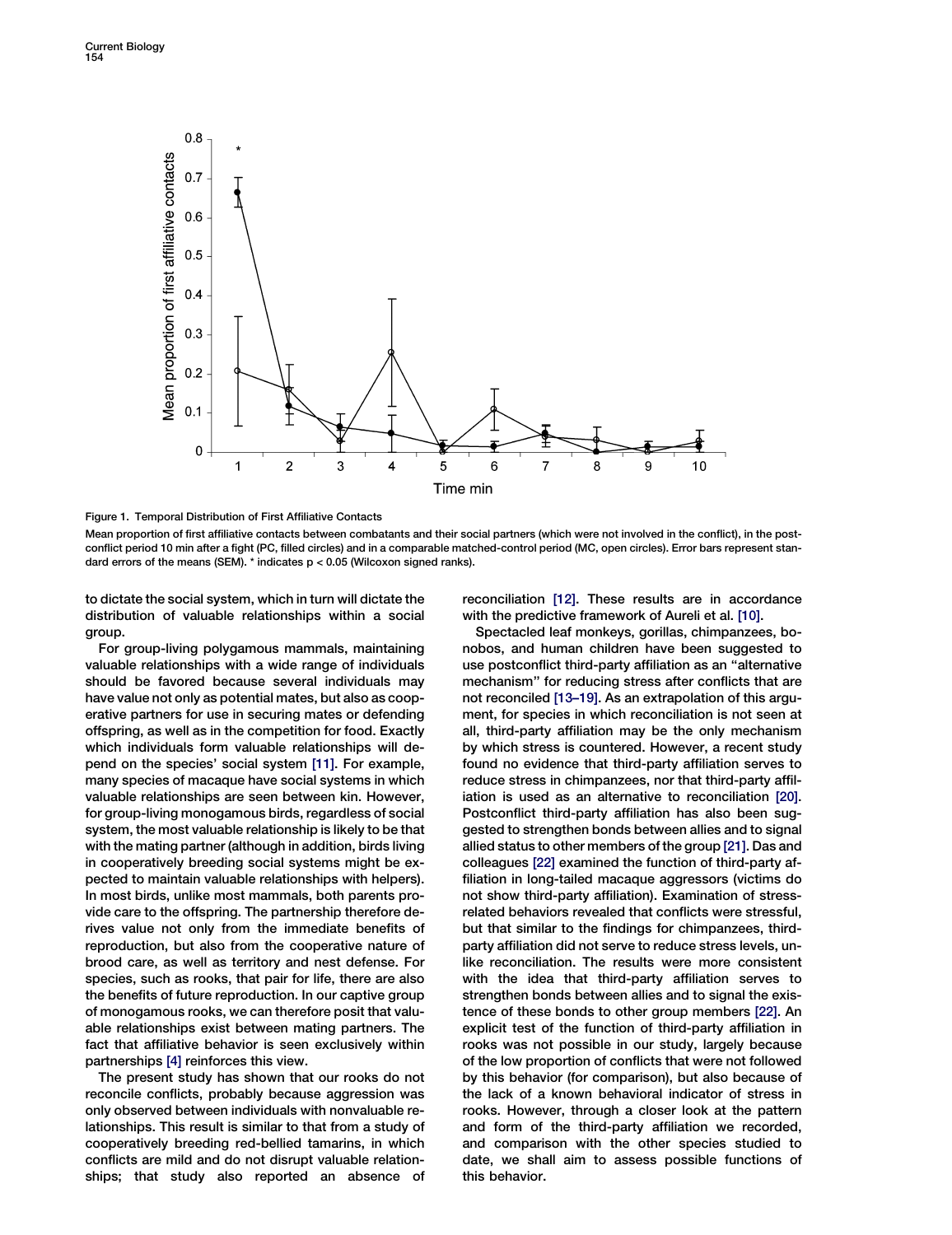<span id="page-3-0"></span>

Figure 2. Proportions of Specific Affiliative Behaviors

Proportions of specific affiliative behaviors (bill twining, allopreening, food sharing, dual caching, dual manipulating, displaying, and feeding together) between combatants and their social partners, which were not involved in the conflict. Data shown for postconflict period for aggressors (black bars) and victims (gray bars) and during matched-control periods (clear bars). Error bars represent SEM. \* indicates p < 0.05 (Wilcoxon signed ranks).

# Which Opponent Is Involved?

With the exception of rhesus macaques, long-tailed macaques, and pig-tailed macaques, for which only the aggressor engaged in higher levels of affiliation with third parties [\[7, 9, 22, 23\]](#page-5-0), the primate studies that examined the behavior of aggressors and victims separately found that both opponents engage in third-party affiliation [\[8,](#page-5-0) [13, 20, 24–26\]](#page-5-0). Importantly, for stump-tailed macaques, this result was only found when the identity of the third parties and the specific behaviors used were analyzed separately [\[8\]](#page-5-0); such an analysis was not performed in the earlier studies of the three other macaque species [\[7, 9, 22, 23\].](#page-5-0) In rooks and most primates, therefore, it would seem that third-party postconflict affiliation benefits both victims and aggressors. This would make sense if the function involves the reduction of stress, given that conflict induces stress in both initiators and recipients of aggression [\[27\]](#page-5-0). It is also consistent with the notion that the behavior serves to strengthen bonds, or to signal alliances to other group members.

# Identity of the Third Party

The direction of postconflict affiliation by individuals exclusively to their social partner in our group of rooks is, at first glance, in contrast to that reported for primates, which are not known to restrict their postconflict affiliation to one other individual. However, all primate studies that analyzed third-party identity found that opponents did not affiliate at random, but instead showed selectivity. As Das [\[21\]](#page-5-0) has pointed out, many of these patterns are consistent with the idea that relationship value is a critical factor for third-party postconflict affiliation (as well as reconciliation), because the identities of the third party map on to the social systems of the different species. For example, gorilla females tend to affiliate with males [\[14\]](#page-5-0) and immature gorillas with their mothers [\[28\]](#page-5-0); olive baboon females with males, particularly those that recently gave them support in agonistic encounters [\[29\]](#page-5-0); kin-bonded species of macaque with their own kin [\[9, 21, 30\]](#page-5-0); and egalitarian chimpanzees and spectacled leaf monkeys with preferred grooming partners [\[13, 25\]](#page-5-0) (though see [\[18\]](#page-5-0) for a contrasting result with chimpanzees). In these studies, the third party was therefore found to be a valuable individual that posed less risk of aggression than other group members. This observation suggests that the function of third-party affiliation in both rooks and primates is one best served by affiliation with valuable partners. Possibilities include strengthening bonds between social allies and dampening the stress response.

In some primate groups, there is evidence that thirdparty affiliation may serve a further function, namely indirect reconciliation, because studies of macaques and vervet monkeys have found that former aggressors engage in contact with the kin of their targets, which reduces the risk of future attack from the aggressor (discussed in [\[21\]\)](#page-5-0). This type of contact was not seen in our group of rooks. The number of focal samples in which further aggression was seen was low, and so the risk of attack by the former aggressor does not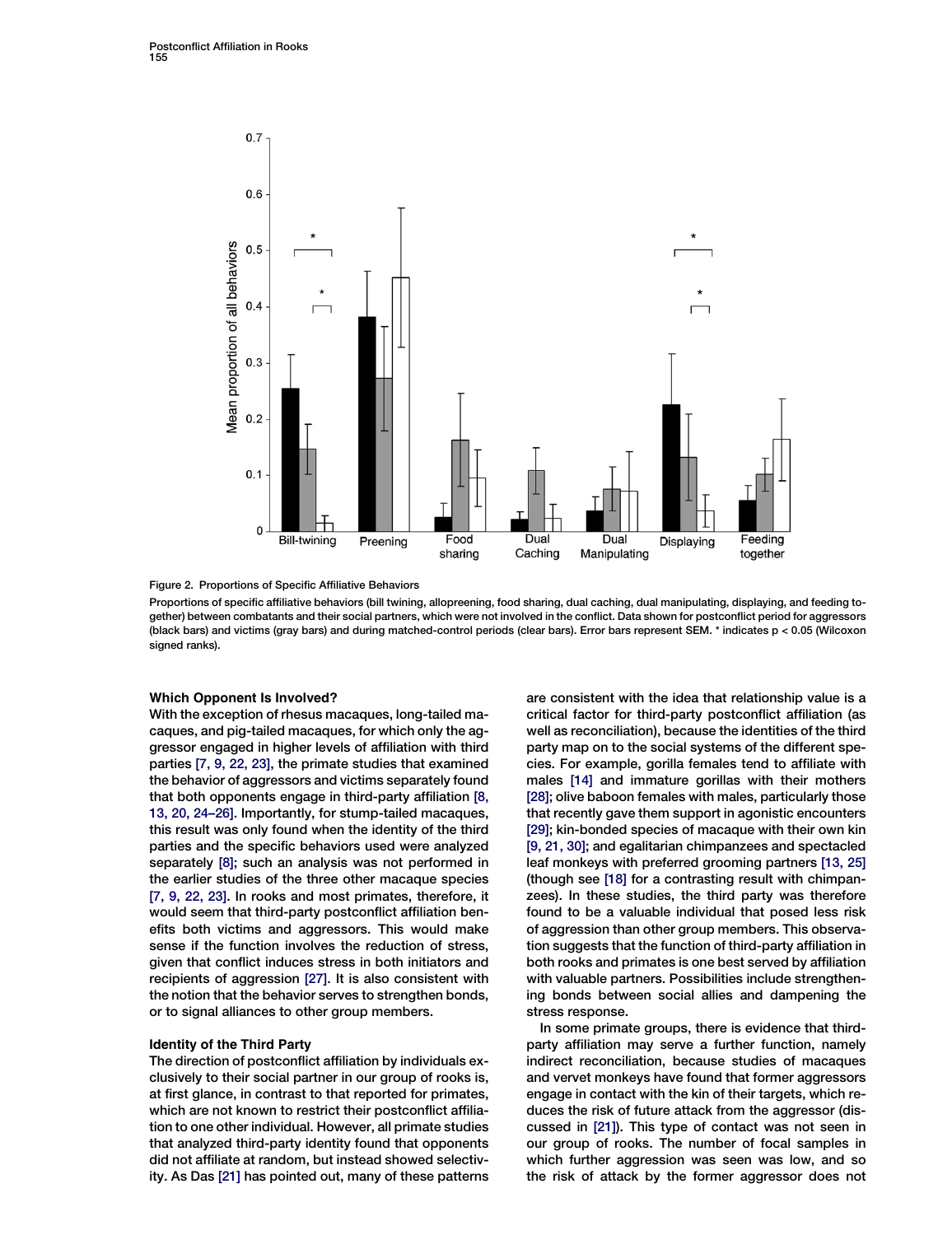seem to be high for rooks, which might explain the absence of this behavior.

# Who Initiates?

In our rook group, the majority of contacts seen between former combatants and their social partner were mutual rather than directed, although both combatants and third parties initiated contacts. The behavior therefore seems likely to be underpinned by direct or indirect mutualism: Either the benefit of the behavior applies equally to former combatants and their social partners (signaling alliance; strengthening bond; or stress reduction, if watching the involvement of the social partner in a fight is stressful), or the benefits only apply to the combatant, in which case the behavior might be maintained by reciprocity.

Among primates, third-party-initiated postconflict affiliation is rare and has only been documented for chimpanzees, bonobos, stump-tailed macaques, and gorillas [\[2, 8, 17, 28\]](#page-5-0), whose societies are relatively egalitarian. Studies of several despotic species of macaque have documented an absence of postconflict affiliative contacts initiated by third parties (reviewed in [\[31\]](#page-5-0)). In these species, which are characterized by low levels of social tolerance, it has been suggested that greater risk of attack by the original aggressor may be one reason why uninvolved third parties do not initiate contacts [\[24\]](#page-5-0). Among corvids, communal-living rooks have a high level of social tolerance. A comparison with other corvid species, such as territorial carrion crows (Corvus corone corone), would provide further support for the importance of social tolerance in dictating the pattern of postconflict affiliation with bystanders.

#### Behavior Employed

A few primate studies have identified the use of a particular behavior for third-party affiliation. However, to our knowledge, the use of a behavior little seen outside of the postconflict context has only been reported for chimpanzees and spectacled leaf monkeys, which have been reported to use ''embracing'' for third-party postconflict affiliation [\[2, 13\].](#page-5-0) In our group of rooks, ''bill twining'' and ''displaying'' were employed at a significantly higher proportion in the postconflict period, and bill twining was only once recorded in a matched control. The use of a special behavior has been suggested to ''advertise'' third-party affiliation [\[13\].](#page-5-0) Perhaps this is an indication that postconflict affiliation in rooks serves to signal alliances to other group members.

# Timing

All studies that analyze the temporal distribution of postconflict behavior in primates report that it is highest in the first 1–2 min after the aggressive bout. This pattern was also found in our group of rooks. It has been suggested that this is indicative of the potential stressreducing role of the behavior, given that stress levels of former combatants peak during this time window [\[32\].](#page-6-0)

#### **Conclusions**

Although several primatologists have hypothesized that the benefits of postconflict affiliation apply to any group of animal living in a permanent group with individualized relationships [\[10\],](#page-5-0) this is the first study to confirm its convergent evolution in an avian species. Furthermore, the pattern and distribution of postconflict behavior in our colony of rooks is consistent with the predictions drawn from studies of primates, once the differences in mating and social systems are taken into consideration. Similar to the findings for red-bellied tamarins [\[12\]](#page-5-0), for which conflicts do not disrupt valuable relationships, we found no evidence for reconciliation in our captive group of rooks, in which aggression was only seen between nonvaluable partners. This result is therefore consistent with the valuable-relationship hypothesis, although other explanations for the absence of reconciliation in rooks are possible. Though the analysis was based on a relatively small sample size (37 conflicts) compared to other studies of reconciliation, the absolute absence of contact between former opponents is clear. We found clear evidence for third-party affiliation and furthermore report some striking similarities between this behavior in our rooks and that reported for primates; these similarities are consistent with the view that the function of the behavior in both rooks and primates is best served by affiliation with a valuable partner. The function of third-party affiliation remains to be explicitly tested, both for rooks and for most species of primate, although dampening the stress response, strengthening bonds, and advertising alliances seem to be likely candidates. Future studies examining stress-related behaviors are likely to shed more light on this point. Further investigation of postconflict behavior in groups of animals with different social systems (e.g., cooperative breeders, polygynous birds, and monogamous mammals) would be an interesting avenue for future research.

#### Experimental Procedures

#### Study Animals and Housing

The captive colony consisted of ten rooks, which were obtained as 15–18-day-old nestlings on April 21, 2002 from four nests in Cambridge and then subsequently hand-raised. At the time of the study, they were housed in an outdoor aviary at the Sub-department of Animal Behavior, Madingley (approximately 8 m  $\times$  10 m  $\times$  3 m). The group consisted of four male-female pairs and two single females. Food (a combination of fruit, dog biscuits, pasta, bread, birdseed, meat, and eggs) and water was available ad libitum, and the maintenance diet was typically provided between 9 and 11 a.m.

#### Data Collection and Analysis

Data were collected from 1 hr observations carried out by two observers almost daily between 2 and 4 p.m. Because competition over food has been found in other groups to result in different patterns of postconflict behavior, we purposefully chose a time during which little food competition was seen. Observations were carried out between October and December (and therefore outside of the breeding season) in 2004 and 2005. Observers were able to view the birds from an observation hut adjoining the aviary in order to avoid any effect of the presence of an observer on the birds' behavior. The birds were clearly visible in all but a small part of their aviary (which, fortunately, was visited rarely), and all vocalizations could easily be heard.

Data on the social behavior of the birds were taken ad lib [\[33\]](#page-6-0) for use in analyzing affiliation patterns. Postconflict (PC) data were taken for 10 min after an instance of unambiguous aggression (challenged displacements or aggressive interactions, [Table 1](#page-1-0)), during which both the aggressor and victim were followed as focal individuals for 10 min and any affiliative behavior was recorded. For behavioral bouts with clear directionality, and for unambiguous cases in which one bird flew to another and initiated a mutual behavior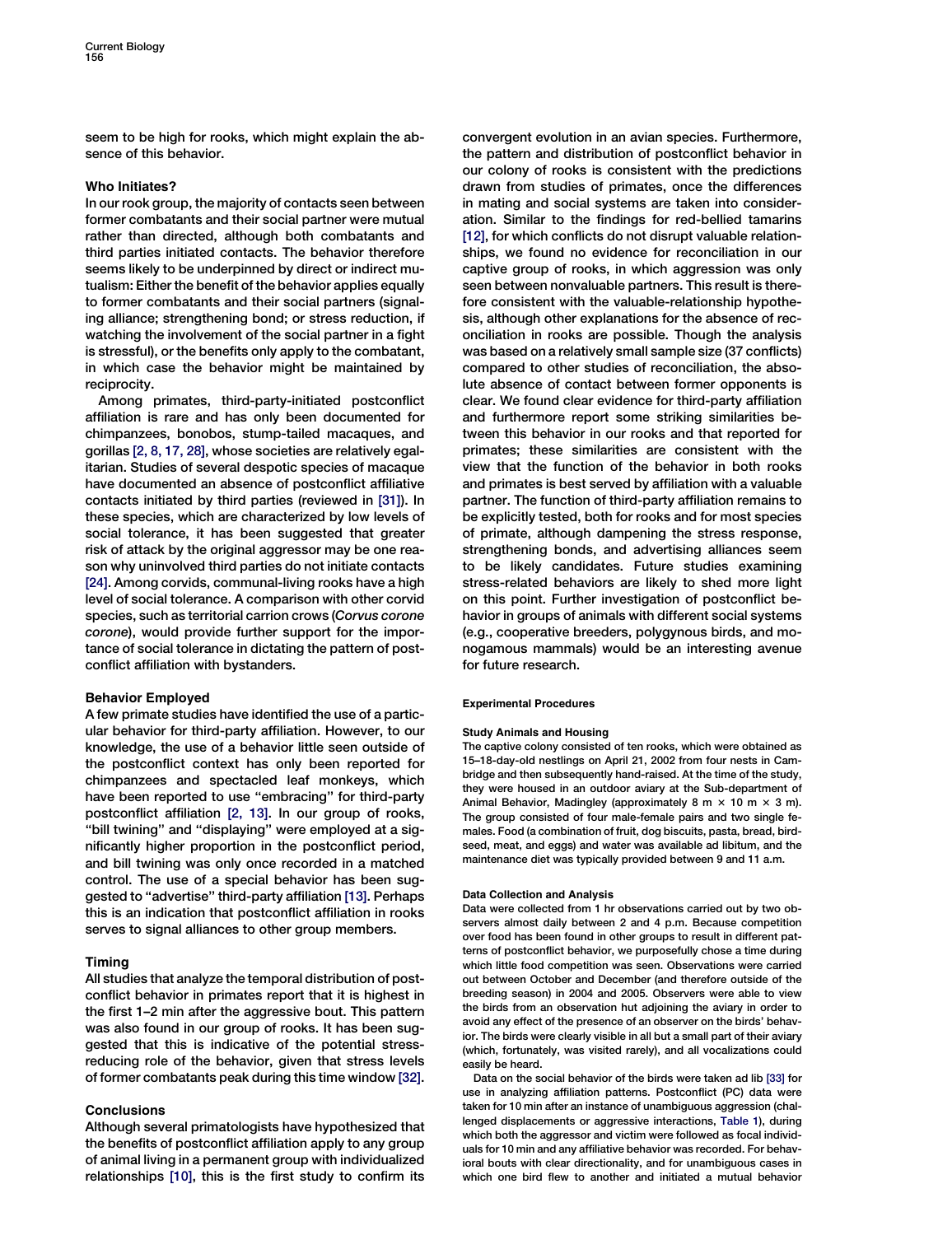<span id="page-5-0"></span>such as bill twining, we recorded the identity of the initiator; any other behaviors were coded as mutual.

On the next available day and at precisely the same time (provided that no aggressive interaction had occurred in the 10 min preceding it, in which case at the nearest possible time), focal samples were taken of the same two individuals for use as a matched control (MC). PC or MC observations were aborted if another bout of aggression occurred, if the birds flew into the unobservable part of the aviary, or if there was an external disturbance (such as a lowflying plane). An aborted MC would be repeated on the next possible day.

There were 70 PC-MC pairs available for analysis (35 victims and 35 aggressors), with a mean of 8.25 conflicts for each individual included in the analysis. Because the fights were always between members of different partnerships, data from each member of a social partnership were independent. We analyzed the data following the PC-MC method developed by de Waal and Yoshihara [7], as described above. Nonparametric statistics were used throughout the analysis because, for the most part, the data did not satisfy the conditions of normality. Wilcoxon signed-ranks tests were conducted by hand because of the small sample size  $(n = 7)$  [\[34\],](#page-6-0) following the method described in [\[35\]](#page-6-0). Alpha was set at 0.05. All tests were two-tailed.

This research adhered to all UK Home Office and University of Cambridge regulations concerning use of nonhuman animals in research.

#### **Acknowledaments**

A.M.S. was supported by a Biotechnology and Biological Sciences Research Council (BBSRC) postgraduate studentship and N.J.E. by a Royal Society University Research Fellowship. The work was funded by the BBSRC, the Royal Society, and the University of Cambridge. We thank Chris Bird and Anne Helme for their assistance in data collection and Charmaine Donovan for her care of the rooks. We also thank two anonymous reviewers for helpful comments on the manuscript.

Received: September 19, 2006 Revised: November 3, 2006 Accepted: November 8, 2006 Published: January 22, 2007

#### References

- 1. von Holst, D. (1998). The concept of stress and its relevance for animal behaviour. Advances in the Study of Behaviour 27, 1–131.
- 2. de Waal, F.B., and van Roosmalen, A. (1979). Reconciliation and consolation among chimpanzees. Behav. Ecol. Sociobiol. 5, 55–66.
- 3. Schino, G. (2000). Beyond the primates: Expanding the reconciliation horizon. In Natural Conflict Resolution, F. Aureli and F.B. de Waal, eds. (Berkeley, CA: University of California Press), pp. 225–242.
- 4. Emery, N.J., Seed, A.M., von Bayern, A.M., and Clayton, N.S. (2007). Cognitive adaptations of social bonding in birds. Philos. Trans. R. Soc. Lond., B, Biol. Sci., in press. 10.1098/rstb.2006. 1991.
- 5. Goodwin, D. (1986). Crows of the World (London: British Museum [Natural History] Press).
- 6. Veenema, H.C., Das, M., and Aureli, F. (1994). Methodological improvements for the study of reconciliation. Behav. Processes 31, 29–37.
- 7. de Waal, F.B., and Yoshihara, D. (1983). Reconciliation and redirected affection in rhesus monkeys. Behaviour 85, 224–241.
- 8. Call, J., Aureli, F., and De Waal, F.B.M. (2002). Postconflict thirdparty affiliation in stumptailed macaques. Anim. Behav. 63, 209–216.
- 9. Das, M., Penke, Z., and van Hooff, J.A.R.A.M. (1997). Affiliation between aggressors and third parties following conflicts in long-tailed macaques (Macaca fascicularis). Int. J. Primatol. 18, 159–181.
- 10. Aureli, F., Cords, M., and Van Schaik, C.P. (2002). Conflict resolution following aggression in gregarious animals: A predictive framework. Anim. Behav. 64, 325–343.
- 11. van Schaik, C.P., and Aureli, F. (2000). The natural history of valuable relationships in primates. In Natural Conflict Resolution, F. Aureli and F.B. de Waal, eds. (Berkeley, CA: University of California Press), pp. 307–333.
- 12. Schaffner, C.M., Aureli, F., and Caine, N.G. (2005). Following the rules: Why small groups of tamarins do not reconcile conflicts. Folia Primatol. (Basel) 76, 67–76.
- 13. Arnold, K., and Barton, R.A. (2001). Postconflict behavior of spectacled leaf monkeys (Trachypithecus obscurus). II. Contact with third parties. Int. J. Primatol. 22, 267–286.
- 14. Watts, D.P. (1995). Post-conflict social events in wild mountain gorillas. 2. redirection, side direction, and consolation. Ethology 100, 158–174.
- 15. Watts, D.P., Colmenares, F., and Arnold, K. (2000). Redirection, consolation, and male policing: How targets of aggression interact with bystanders. In Natural Conflict Resolution, F. Aureli and F.B. de Waal, eds. (Berkeley, CA: University of California Press), pp. 3–13.
- 16. Wittig, R.M., and Boesch, C. (2003). The choice of post-conflict interactions in wild chimpanzees (Pan troglodytes). Behaviour 140, 1527–1559.
- 17. Palagi, E., Paoli, T., and Tarli, S.B. (2004). Reconciliation and consolation in captive Bonobos (Pan paniscus). Am. J. Primatol. 62, 15–30.
- 18. Palagi, E., Cordoni, G., and Tarli, S.B. (2006). Possible roles of consolation in captive chimpanzees (Pan troglodytes). Am. J. Phys. Anthropol. 129, 105–111.
- 19. Fujisawa, K.K., Kutsukake, N., and Hasegawa, T. (2005). Reconciliation pattern after aggression among Japanese preschool children. Aggress. Behav. 31, 138–152.
- 20. Koski, S.E., and Sterck, E.H.M. (2007). Triadic postconflict affiliation in captive chimpanzees: Does consolation console? Anim. Behav. 73, 133–142.
- 21. Das, M. (2000). Conflict management via third-Parties: Postconflict affiliation of the aggressor. In Natural Conflict Resolution, F. Aureli and F.B. de Waal, eds. (Berkeley, CA: University of California Press), pp. 263–280.
- 22. Das, M., Penke, Z., and van Hooff, J.A.R.A.M. (1998). Postconflict affiliation and stress-related behavior of long-tailed macaque aggressors. Int. J. Primatol. 19, 53–71.
- 23. Judge, P.G. (1991). Dyadic and triadic reconciliation in pigtail macaques (Macaca-Nemestrina). Am. J. Primatol. 23, 225– 237.
- 24. de Waal, F.B.M., and Aureli, F. (1996). Consolation, reconciliation, and a possible cognitive difference between macaques and chimpanzees. In Reaching Into Thought: The Minds of the Great Apes, A.E. Russon, K.A. Bard, and S.T. Parker, eds. (Cambridge: Cambridge University Press), pp. 80–110.
- 25. Kutsukake, N., and Castles, D.L. (2004). Reconciliation and postconflict third-party affiliation among wild chimpanzees in the Mahale Mountains, Tanzania. Primates 45, 157–165.
- 26. Castles, D.L., and Whiten, A. (1998a). Post-conflict behaviour of wild female olive baboons. I. Reconciliation, redirection and consolation. Ethology 104, 126–147.
- 27. Creel, S. (2001). Social dominance and stress hormones. Trends Ecol. Evol. 16, 491–497.
- 28. Mallavarapu, S., Stoinski, T.S., Bloomsmith, M.A., and Maple, T.L. (2006). Postconflict behavior in captive western lowland gorillas (Gorilla gorilla gorilla). Am. J. Primatol. 68, 789–810.
- 29. Castles, D.L., Aureli, F., and de Waal, F.B.M. (1996). Variation in conciliatory tendency and relationship quality across groups of pigtail macaques. Anim. Behav. 52, 389–403.
- 30. Petit, O., and Thierry, B. (1994). Aggressive and peaceful interventions in conflicts in tonkean macaques. Anim. Behav. 48, 1427–1436.
- 31. Watts, D.P., Colmenares, F., and Arnold, K. (2000). Redirection, consolation, and male policing: How targets of aggression interact with bystanders. In Natural Conflict Resolution, F. Aureli and F.B. de Waal, eds. (Berkeley, CA: University of California Press), pp. 281–301.